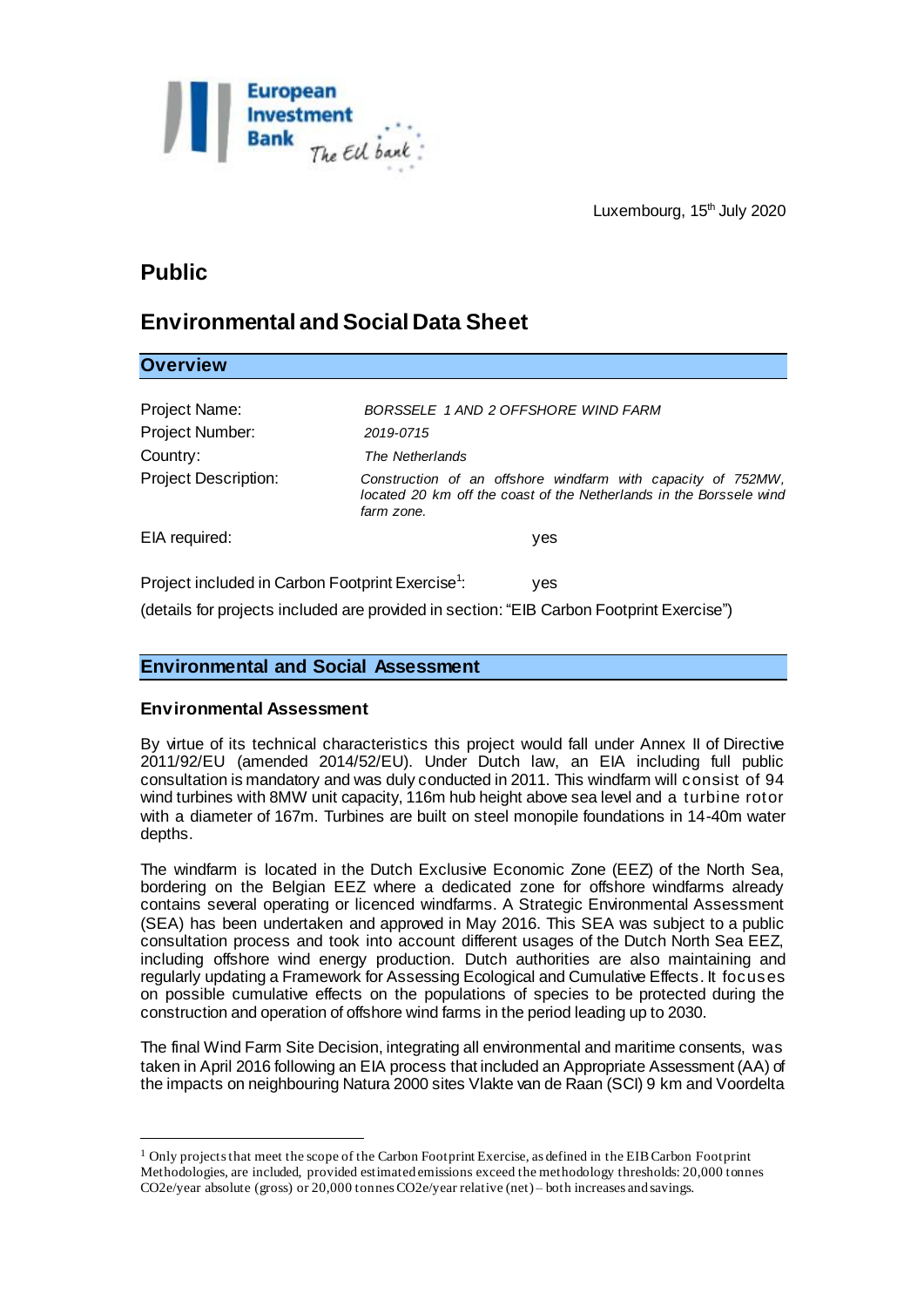

Luxembourg, 15<sup>th</sup> July 2020

(SPI)10 km from the wind farm. The AA shows that significant impact on the conservation objectives of Natura 2000 areas can be ruled out.

The offshore grid, outside the scope of this operation, that connects the Project and a neighbouring wind farm to the onshore grid at the existing substation at Borssele has been subject to a separate EIA permitting process, including an AA, with approval by the Competitive Authority in June 2016. The EIA analyses alternative cable routings and recommends the one with the smallest overall impact. While the selected routing crosses three Natura2000 sites (Voordelta, Vlakte va de Raan and Westerschelde&Saeftinghe) the Competent Authority concludes that no significant impact on the conservation objectives of are caused.

The project was developed by the Netherlands Enterprise Agency (RVO), who conducted a number of background studies including the EIA, before the project was tendered out to prospective investors. The Wind Farm Decision, that includes the environmental consent, was also taken by RVO as a contact authority, after internal consultation with other respective authorities. The process is governed by the Dutch Offshore Wind Act (of July 2015) and given that the functions of development and permitting are separated in RVO and that as well the EIAs as the AAs, for the windfarm and the offshore grid, are approved by the Dutch Independent Environmental Impact Assessments Committee, the process can be considered as impartial and diligent.

Not knowing the final design of the wind farm, EIA and AA use a bandwidth allowing for flexibility in turbine type, foundation technology, installation method, exact location etc. but define a range that must be adhered to. The underlying impact assessments further account for cumulative effects with nearby existing and planned offshore wind farms, including those in Belgium. The consent covers various technical designs of the project, leaving flexibility to the final design, and mandates mitigating measures for the protection of birds and marine mammals. The competent authority concluded that the project would not have significant effects in regards with the integrity of these sites, if the proposed mitigating measures are duly put in place.

The wind farm's EIA evaluate potential impacts of the project on climate, soil, noise (underwater and over water), safety, benthos and fish; sea mammals; avifauna; electromagnetic fields, socio-economic impacts, visual disturbance; cultural heritage; transboundary impacts (for Belgium) and monitoring.

With adequate precautionary measures in place and subject to the outcomes of the ongoing update studies, the impacts on fauna and flora, including on local and migrating birds, marine mammals, benthos and invertebrates are considered to be minor and acceptable.

Precautionary measures include inter alia appropriate working procedures, minimum distance from shipping routes, planning of piling works outside the spring season with higher presence of sensitive marine mammals, appropriate piling methods and noise monitoring, and fitting of the turbines with visual signs and radar to prevent bird collision and ship safety hazards. The existing EIA studies and the permit approval identified some gaps in knowledge related to the behaviour of local and migrating bird species and sea mammals as well as underwater noise, which will be subject of a monitoring programme during construction and operations.

In particular, during the construction phase, the increased underwater noise may represent a risk to benthos fish and particularly sea mammals. Moreover, increased water turbidity may also represent a significant risk to benthos and fish. A range of mitigation measures have been included in the permit, including more stringent noise emission levels during marine